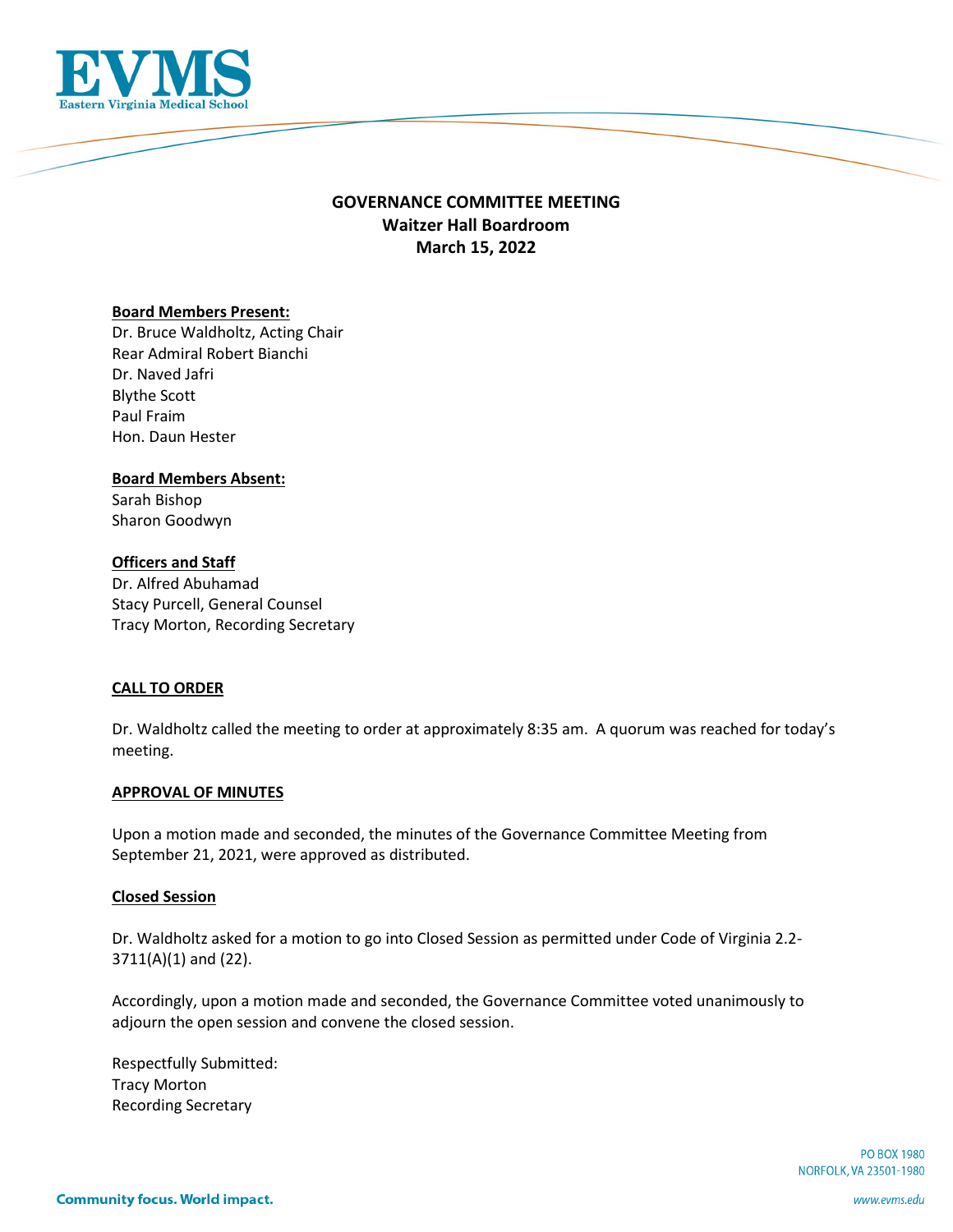

## **CLOSED SESSION GOVERNANCE COMMITTEE MEETING Waitzer Hall Boardroom March 15, 2022**

#### **Board Members Present:**

Dr. Bruce Waldholtz, Acting Chair Rear Admiral Robert Bianchi Dr. Naved Jafri Blythe Scott Paul Fraim Hon. Daun Hester

#### **Board Members Absent:**

Sarah Bishop Sharon Goodwyn

## **Officers and Staff**

Dr. Alfred Abuhamad Stacy Purcell, General Counsel Tracy Morton, Recording Secretary

Dr. Bruce Waldholtz, Acting Chair, opened this closed session at 8:36 AM. The closed session was convened in order for the Governance Committee to discuss proprietary, business-related information pertaining to the operations of Eastern Virginia Medical School and personnel issues.

The closed session adjourned at 9:03 AM.

Respectfully Submitted: Tracy Morton Recording Secretary

> **PO BOX 1980** NORFOLK, VA 23501-1980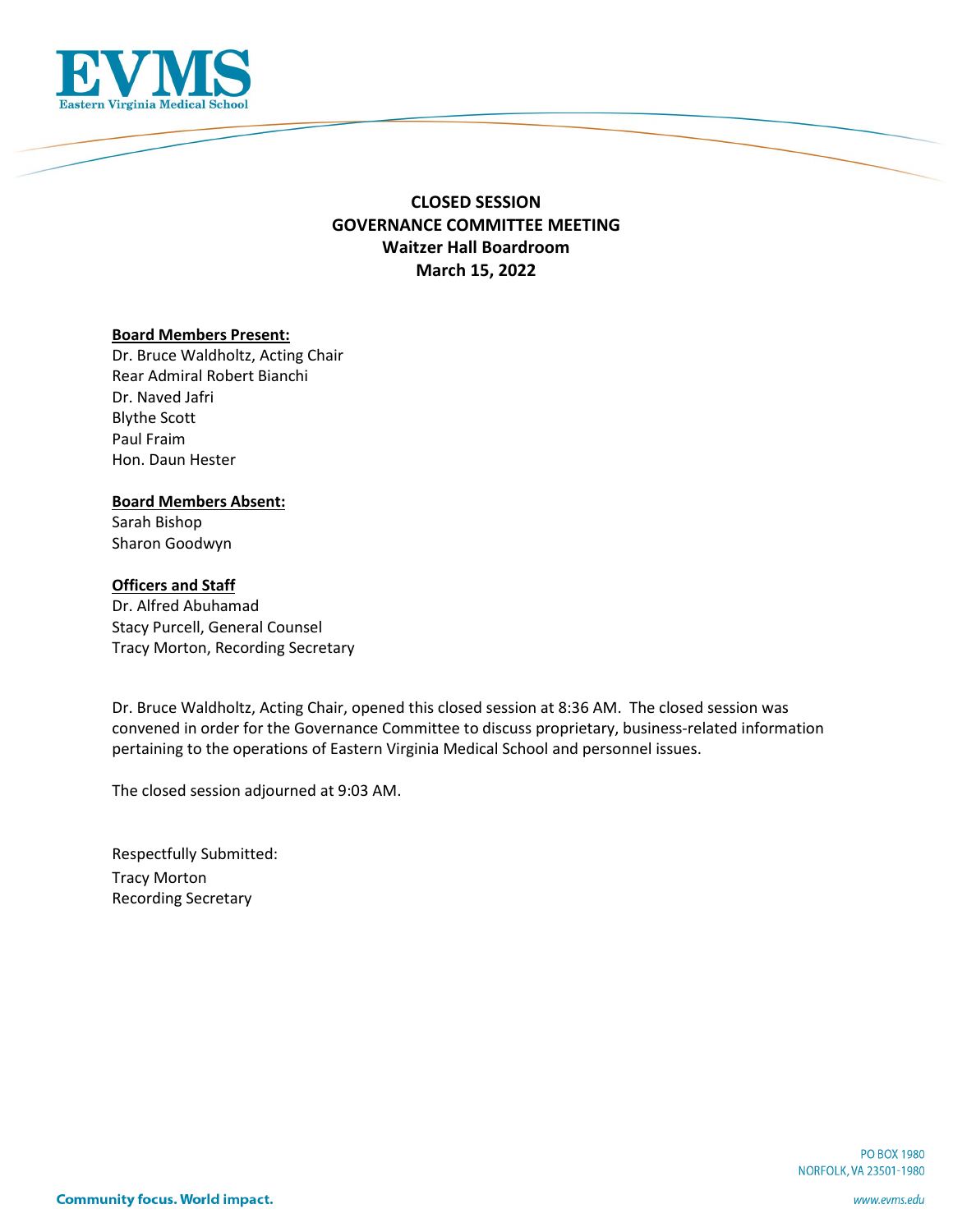

# **GOVERNANCE COMMITTEE Return to Regular Session Waitzer Hall Boardroom March 15, 2022**

#### **Board Members Present:**

Dr. Bruce Waldholtz, Acting Chair Rear Admiral Robert Bianchi Dr. Naved Jafri Blythe Scott Paul Fraim Hon. Daun Hester

## **Board Members Absent:**

Sarah Bishop Sharon Goodwyn

## **Officers and Staff**

Dr. Alfred Abuhamad Stacy Purcell, General Counsel Tracy Morton, Recording Secretary

Dr. Bruce Waldholtz, Acting Chair, opened this return to regular session at 9:04 AM.

Upon a motion duly made and seconded, the Governance Committee certified by a unanimous roll call vote that to the best of their knowledge, only such matters as were identified in the motion convening the closed session were heard, discussed and considered by the Committee.

In accordance with our bylaws, the Governance Committee is responsible for accepting nominations and presenting a slate of officers to the Board for a vote. The Committee reviewed all upcoming vacancies and nominations were discussed. Dr. Waldholtz asked for a motion to approve the proposed slate of officers as listed below for the upcoming fiscal year:

| PROPOSED OFFICERS OF THE BOARD |                                             |
|--------------------------------|---------------------------------------------|
| Rector                         | Bruce D. Waldholtz, MD                      |
| <b>Vice Rector</b>             | Hon. Paul D. Fraim                          |
| Secretary                      | Betty B. Bibbins, MD                        |
| Treasurer                      | Robert J. Bianchi, Rear Adm, SC USN (ret)   |
| <b>Assistant Secretary</b>     | Sarah M. Bishop                             |
|                                | Assistant Treasurer Sharon S. Goodwyn, Esq. |

Upon a motion made and seconded, the committee voted to recommend the above slate of officers and present them to the Board of Visitors to be voted on at the annual meeting on Tuesday, June 21, 2022.

> **PO BOX 1980** NORFOLK, VA 23501-1980